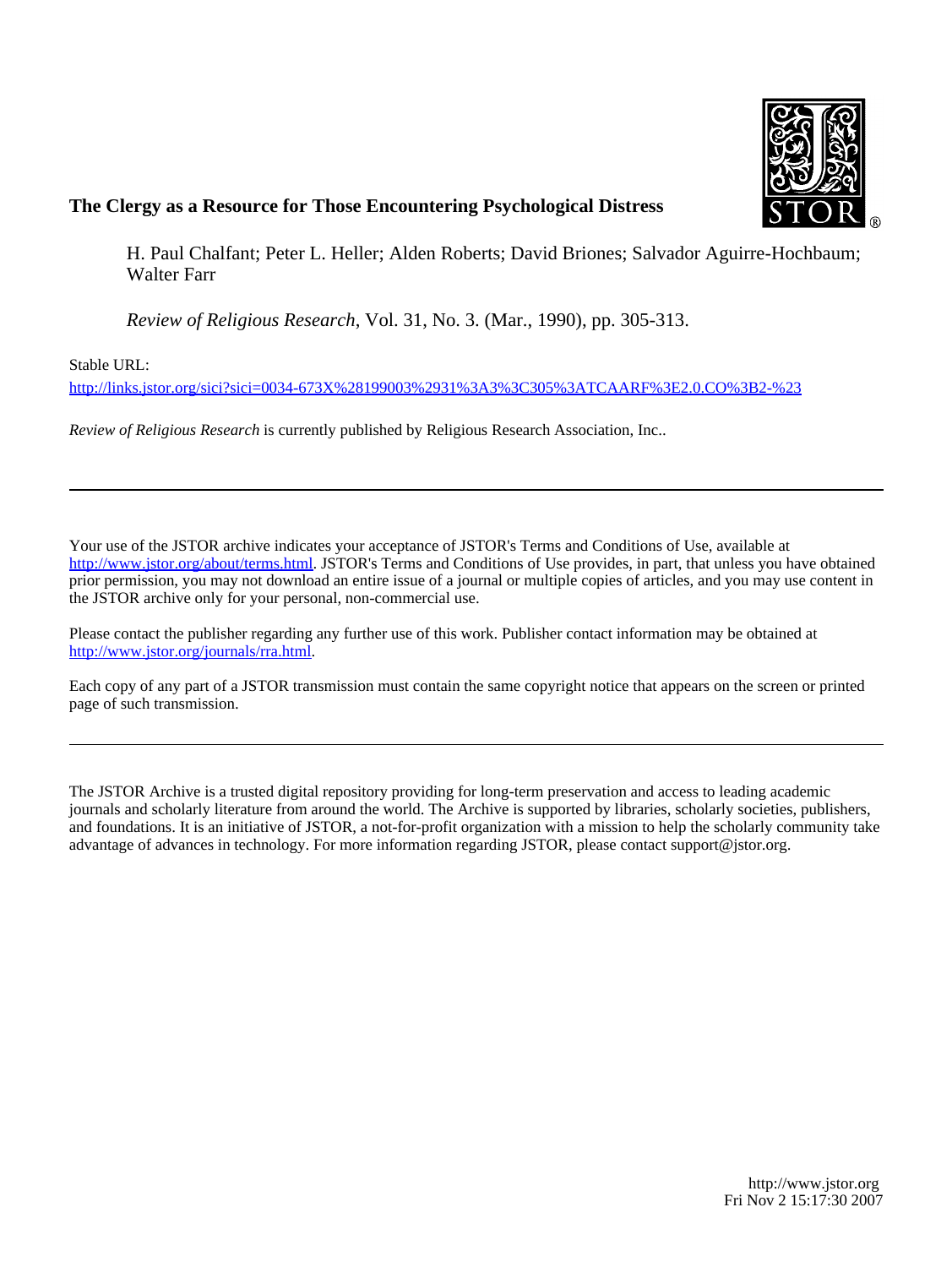## **THE CLERGY AS A RESOURCE FOR THOSE ENCOUNTERING PSYCHOLOGICAL DISTRESS1**

H. Paul Chalfant Peter L. Heller

*Texas Tech University Middle Tennessee State University* 

Alden Roberts

*Middle Tennessee State University* 

David Briones, Salvador Aguirre-Hochbaum, Walter Farr

*Texas Tech Health Sciences Center, El Paso* 

**Review of Religious Research, Vol. 31, No. 3 (March, 1990)** 

*The counseling role of clergy has been seen as threatened by the professionalization of mental health care. There are two reasons to reject this view. First, a theologically and psychologically sound program for training pastors in*  counseling has been growing for more than 50 years. Second, research find*ings, spanning a period of more than 20 years, consistently show that the clergy is the most frequently sought source of help for psychological distress.* 

*Findings reported in this study are based on a sample of 806 respondents*  selected from El Paso, Texas. As in past research, the clergy continue to be by far the most popular source of help for a personal problem. Popularity of the *clergy as a help resource is not signijkantly affected by religious aflliation, but is affected by ethnicity, church attendance, and socioeconomic status. Among other conclusions, it is suggested that an intensive community mental* 

*health care orientation be promoted among clergy, practitioners of family medicine,* **psychiatristslpsychologists,***and psychiatric social workers.* 

Since Blizzard's pioneering work on the Protestant parish minister (1956a; 1956b; 1985) a plethora of research activity has been conducted on the changing role of Catholic, Protestant and Jewish clergy in the United States. Two excellent reviews of this literature (Mills, 1985; Nelsen, 1985) have uncovered the existence of two underlying themes. Secularization and accompanying professionalization are widely perceived to be contributing factors in declining prestige and scope of the clergy role.

**As** in other contemporary professions, the clergy are becoming more specialized. Historical functions performed by clergypersons have been absorbed by other professionals. An example of this loss of function is the alleged divestiture of counseling from the clergyperson's role. According to Roof (1982) and Mills (1985), professionalization in the mental health field has presented a special problem for the clergy as counselor.

Without doubt, secularization and professionalization have impacted the clergy along with other professionals. Nevertheless, we reject the view that the clergy are experiencing lower prestige or losing out to mental health professionals within the general area of counseling.

There are, in fact, two reasons to reject this view. First, a viable and psychologi-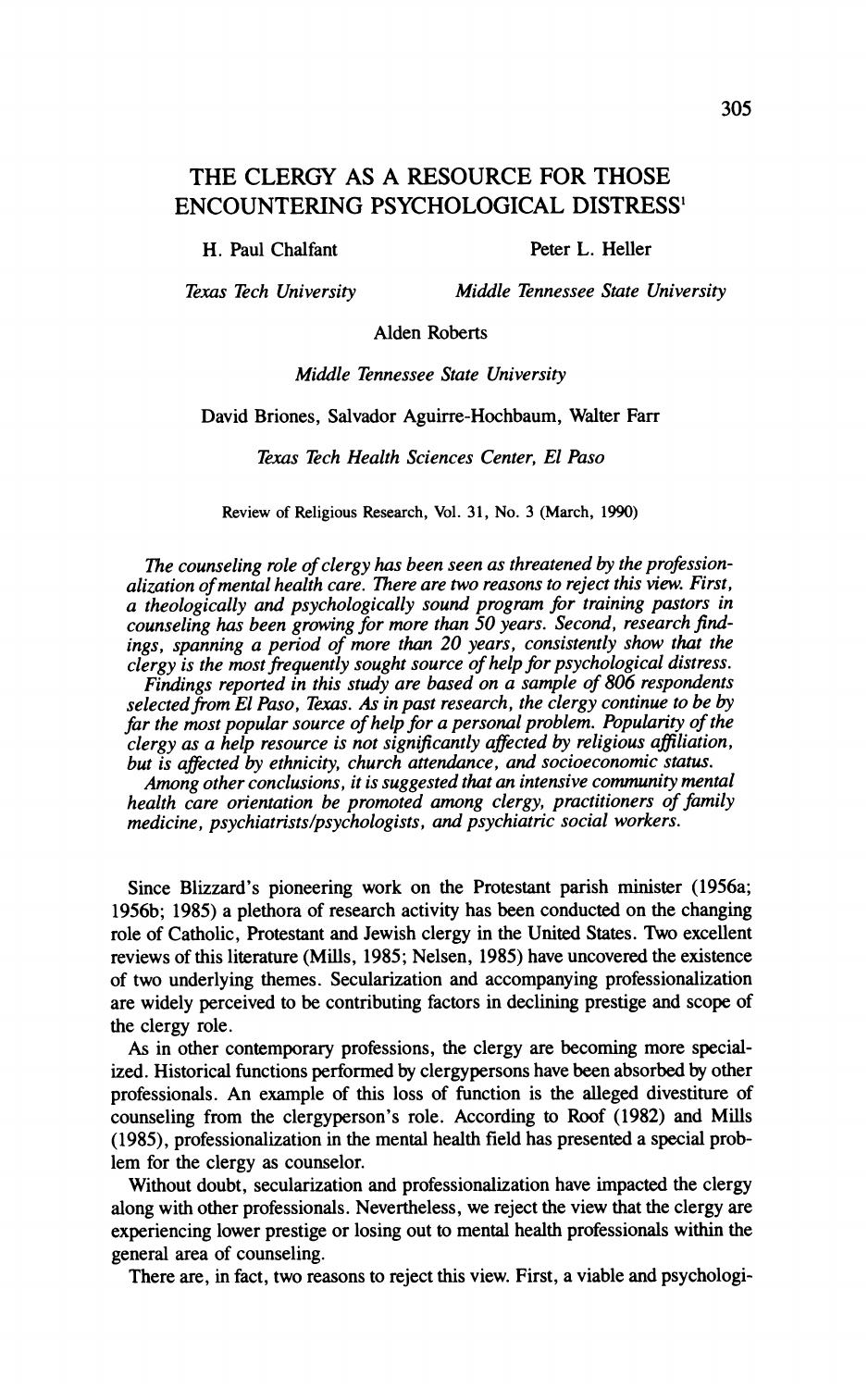cally oriented pastoral counseling movement has been active for more than 50 years. Since 1963 a highly professionalized organization, the American Association of Pastoral Counselors has provided pastoral counseling training based on theology and psychology/psychotherapy (for a history of this movement see VanWagner, 1983; Strunk, 1984). While some disagreement exists about amount and type of training needed (see Hiltner, 1964; Clinebell, 1964) it is widely recognized that counseling is a vital part of the parish minister's role (Switzer, 1983: Hiltner, 1949).

A second reason for rejection is grounded in empirical data. Research conducted over a period of more than twenty years indicates that the clergyperson is the most frequently sought source of help for problems of psychological distress. In general, these studies show that about 40 percent of those seeking help for psychological distress prefer going to a member of the clergy over other possible sources of care (see, e.g., Gurin, Veroff and Feld, 1960; Srole et a]., 1962; Bell et al. 1976; Kulka, Veroff and Douvan, 1979; and Veroff, Kulka and Douvan, 1981).

Presented here are research results again demonstrating that the clergy are mentioned most frequently as a source of help for general psychological distress. Unlike other research, we were able to assess joint effects of religious affiliation, frequency of church attendance, ethnicity (defined as degree of Mexican acculturation) and socioeconomic status on propensity to seek the clergy for mental health counseling

### **METHODS**

A stratified random sample of 806 respondents residing in the El Paso Standard Metropolitan Statistical Area was selected and interviewed in 1985 and 1986. Six census tracts were selected representing upper-middle, middle- and lower-class areas for Anglos and Hispanics. The underrepresentation of upper-middle-class Hispanics and lower-class Anglos in the city's census tracts necessitated some deviation from randomness. A combination of random and quota sampling was devised for these groups.

Every attempt was made to ensure representative sampling of Hispanic and Anglo respondents. In all, 783 of the 806 respondents could be classified without ambiguity as belonging to one of our three ethnic categories: Mexican  $(N = 141)$ , Mexican-American ( $N = 305$ ), or Anglo-American ( $N = 337$ ). The 23 nonclassifiable respondents have been excluded from all statistical analysis.

Data were collected through face-to-face interviews with a structured interview schedule. The questionnaire was originally written in English and subsequently translated into Spanish by means of a cross-translation procedure. The interview schedule was administered in Spanish or English depending upon the respondent's preference.

#### Variable Measures

Two dependent variables were operationalized for this research. Readiness for self-referral to a particular mental health care source was measured, with slight modification, by a series of questions included in the research of Kulka, Veroff and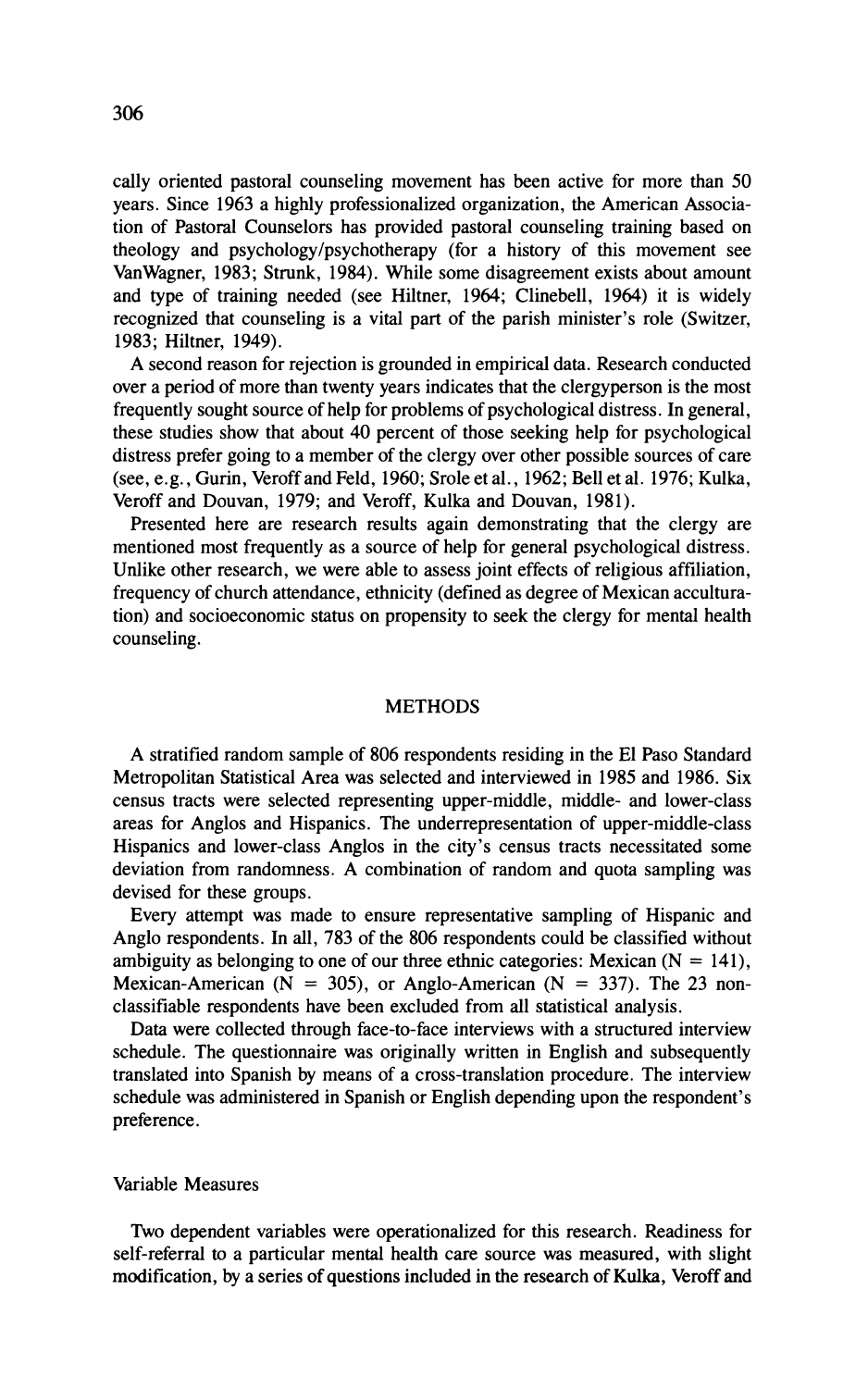Douvan (1979:3-4). These questions pertained to actual and potential utilization of existing mental health care resources for broadly defined personal problems.

Respondents were asked:

*Sometimes people are very unhappy, or nervous and irritable, all of the time. Sometimes in a marriage, husband and wife just can 't get along with each other. Or sometimes it's a personal problem with a child or a job.* 

*Sometimes when people have problems like this they go someplace for help. Sometimes they go to a doctor, minister, or priest. Sometimes they go to a special place for handling personal problems-like a psychiatrist, marriage counselor or social agency. How about you-have you ever gone anywhere like that for advice and help with a personal problem?* 

*Respondents answering in the afirmative were asked, "Where did you go for help?" Respondents were not prodded on their answers. Answers were either noted on a list provided on the interview schedule or noted verbatim under the category "other.* "

*Respondents answering "no" to the above question were asked, "Can you think of anything that's happened to you*— any problem you've had in the past— where *going to someone like this might have helped you in any way?"* 

*If an afinnative answer was obtained, respondents were asked:* 

*If you had gone somewhere for help, where do you think you would have gone? Informants responding negatively to both questions were asked a third:* 

*Do you think you could ever have a personal problem that got so bad that you might want to go someplace for help- or do you think you could always handle things like that yourself?* 

Those responding, *"I* might need to go someplace for help" were asked: "Where do you think you would go for help if this type of problem happened to you?" Those answering "I could always handle things myself' were considered to be strongly self-help oriented.

Answers to this series of questions categorized respondents into one of four ordinal categories with regard to "readiness for self referral": (1) "strong selfhelp"; (2) "might need help"; (3) "could have used help"; and (4) "has used help." Sources of help were obtained for informants whose answers fell into categories 2-4. Sources of help included: (1) clergy: (2) medical doctors; (3) psychiatrist-psychologist; (4) social service agency; (5) attorney; (6) marriage counselor, and (7) other mental health sources.

A second dependent variable (tendency to select clergy as a source of help) was also defined. This dummy variable, clergy, was constructed for informants whose responses fell into self-referral response categories 2-4. Respondents citing a clergyperson as a help source were assigned the numerical value, 1, while respondents citing another type of mental health service were coded as zero.

Ethnicity and religious affiliation comprise the study's most important independent variables. Ethnicity, defined as group membership, is based on respondent's self-identification and country in which he or she was reared. Mexicans are respondents who define themselves as either Mexican or Mexican-American but have experienced most or all of their childhood rearing in Mexico. The Mexican-American category consists of respondents defining themselves as Mexican or Mexican-American but who have experienced most or all of their childhood rearing in the United States. A third ethnic group is comprised of respondents defining themselves as Anglo.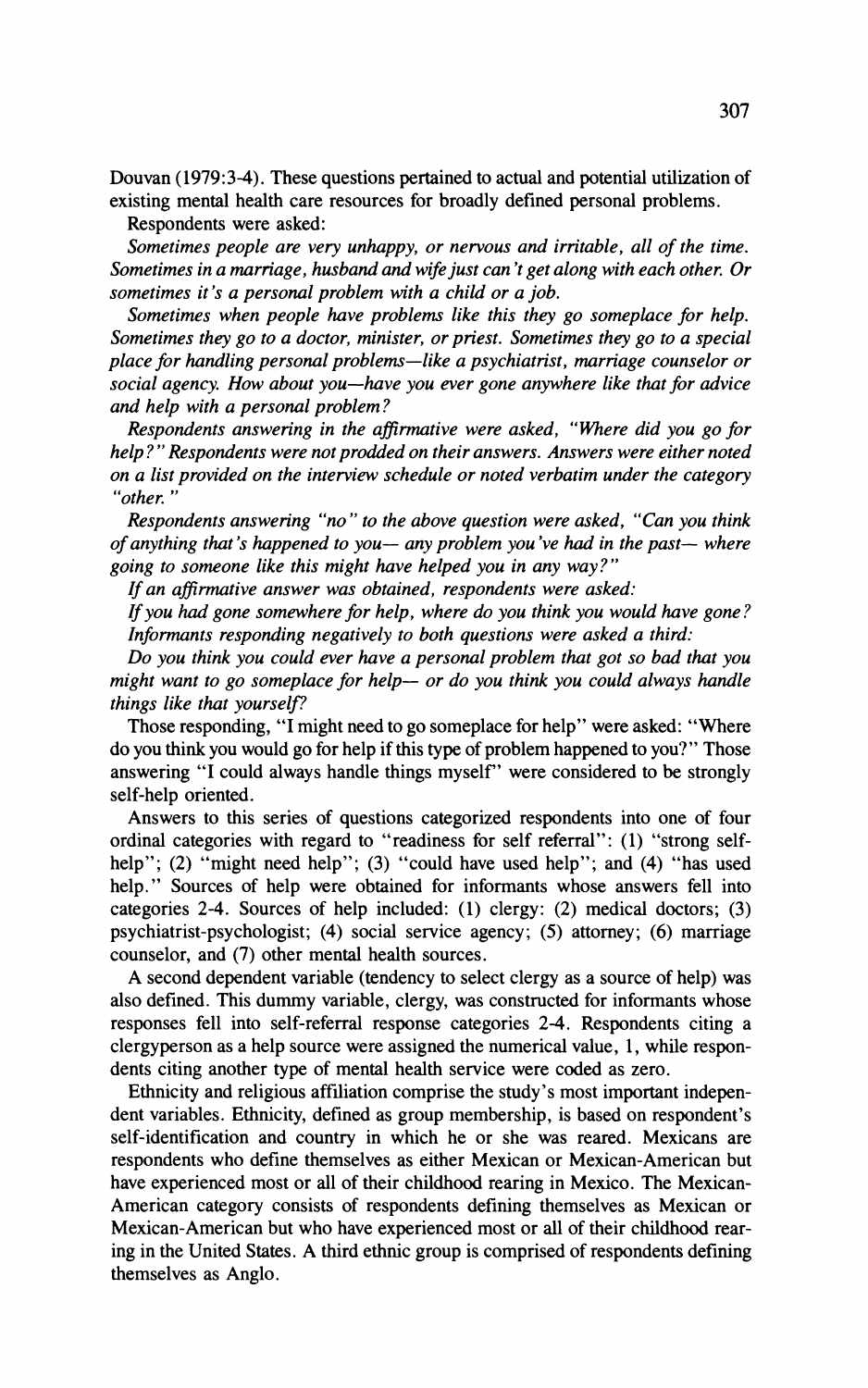**A** second measure of ethnicity, used in the multiple regression analyses reported below, is defined in accordance with the suggestion made by a number of authors (e.g., Oimeda, Martinez and Martinez, 1978; Yancy, Eriksen and Juliani, 1978; Mirowsky and Ross, 1984) that ethnicity is a continuous rather than discrete variable. Ethnicity here is defined as degree of Mexican acculturation.

A Mexican acculturation scale was derived from factor analysis of several items developed by Cuellar, Harris and Jasso (1980). Scale items measure the degree to which the following activities and events are important to each respondent: Mexican songs, fiestas, culture, television shows, radio stations, movies, authors, jokes, music and sports. Cronbach's alpha for this scale is .962.

Religious affiliation is defined in terms of respondent's religious preference. Religious categories include: Roman Catholic, liberal Protestant (including Disciples of Christ, Episcopalians, Methodists and Presbyterians), and conservative Protestant (e.g. Southern Baptist, Church of Christ, other Baptists and sectarians). In multiple regression analysis, religious affiliation is treated in dummy form with Roman Catholics serving as the comparison category.

Control variables to be used in a multiple regression analysis include frequency of church attendance, socioeconomic status, age and sex. Attendance is measured in ordinal form from "never attend" to "attend at least once a week."

Education and income are combined into one summated socioeconomic status scale with each SES variable multiplied by its relative z-score. Age is defined as respondent's age at last birthday. Sex is defined as a dummy variable with females and males assigned numerical values of one and zero respectively.

#### FINDINGS

*As* in the national findings of studies cited above, it is clear (see Table 1) that for El Paso residents the clergy are by far the most popular source of help for a personal problem. In decreasing order of popularity (after clergy) are doctors (other than psychiatrists), psychiatrists, psychologists, and social service agencies

#### Table 1

SOURCE OF HELP SELECTED BY EL PAS0 RESPONDENTS WHO HAVE "USED HELP", "COULD HAVE USED HELP", OR "MIGHT HAVE USED HELP." (N=530)<sup>a</sup>

| Source of Help                           | N   | %b |  |
|------------------------------------------|-----|----|--|
| Clergy                                   | 215 | 41 |  |
| Medical doctor                           | 156 | 29 |  |
| Psychiatrist - Psychologist <sup>C</sup> | 114 | 21 |  |
| Social service agency                    | 96  | 18 |  |
| Attorney                                 | 68  | 13 |  |
| Marriage counselor                       | 63  | 12 |  |
| Other mental health source               | 16  | 03 |  |

aResponses were not ascertained for four of the 534 respondents possessing some readiness for self-referral.

bcolumn totals more than 100% because some respondents mentioned more than one source. CSeventy-two respondents mentioned a psychiatrist;42 preferred a psychologist.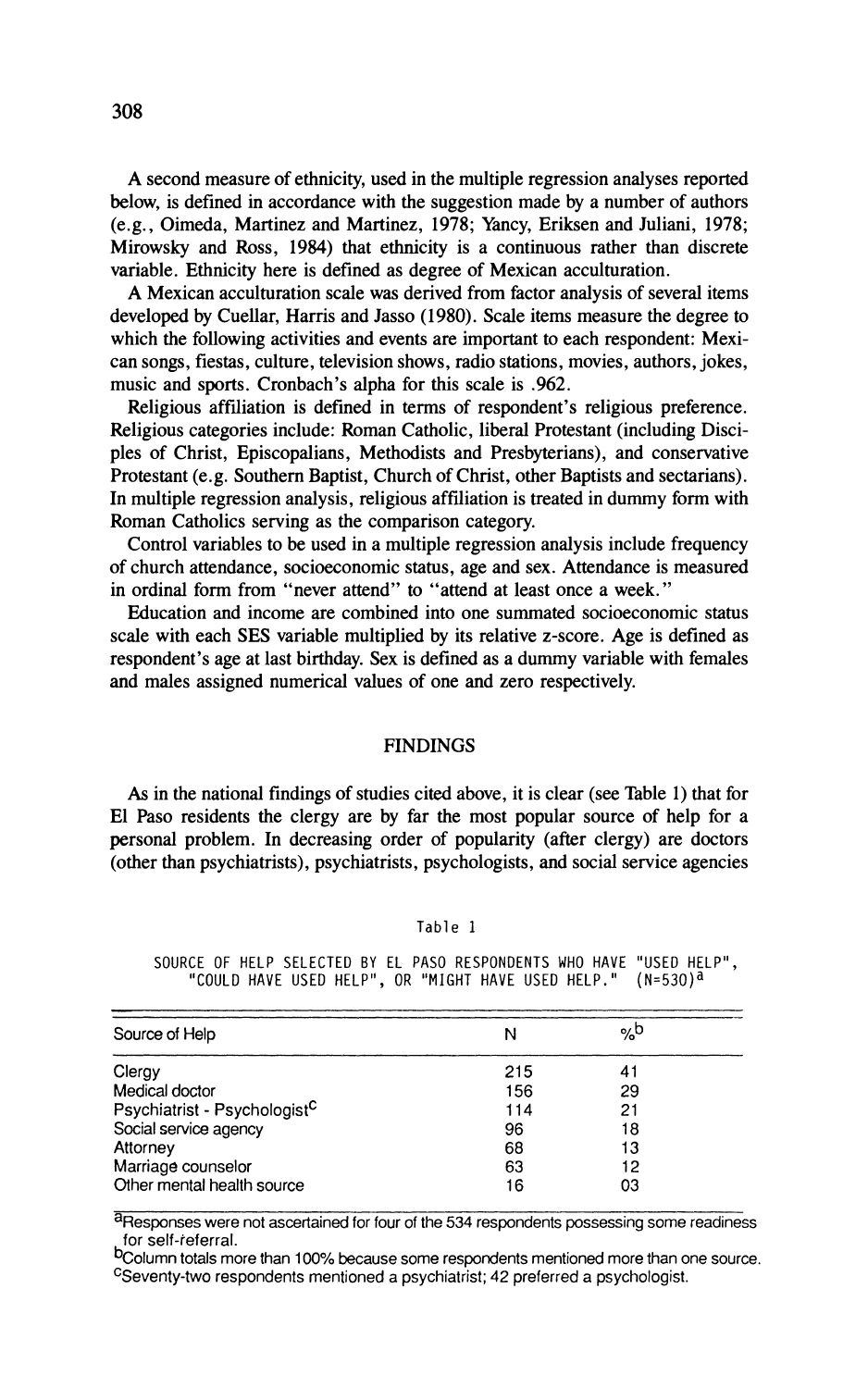(including social workers). Attorneys, marriage counselors and "other" sources of mental health care are mentioned by no more than 13 percent of the sample.

## Religious Affiliation and Ethnicity

The popularity of the clergy as a help resource among El Paso respondents is not significantly affected by religious affiliation. Among the sample's 127 Roman Catholics, 28 percent selected a clergyperson as an actual or potential mental health care source. Among liberal ( $N = 25$ ) and conservative ( $N = 48$ ) Protestants, these percentages were 29 and 31 percent respectively.

Ethnicity does influence selection of the clergy for help with a personal problem. From the viewpoint that Mexico constitutes a more traditional society than that of the United States, one would predict that of the study's three ethnic groupings, Mexicans would be most likely to choose a clergyperson as a help resource.

Our results support this hypothesis. Anglo- and Mexican-American respondents tend to be quite similar in tendency to see the clergy as a general mental health resource (26 and 27 percent respectively). However, 32 percent of the Mexican respondents view the clergy in this way.

Further evidence for this finding is presented in Table 2 a-c. This table sumrnarizes step-wise multiple regression analysis predicting propensity to select the clergy as a general source for mental health care. Included in analysis are religious affiliation and ethnicity (defined as degree of Mexican acculturation). Subtable 2a shows relative effects of these variables on clergy choice without inclusion of control variables. At this point in the analysis, liberal Protestants are significantly more likely than Roman Catholics to select a member of the clergy. Degree of Mexican acculturation is also positively and significantly associated with clergy selection.

Inclusion of control variables in subtables b and c of Table 2 shows that the most important contributor to clergy selection is frequency of church attendance. Inclusion of this variable improves the amount of explained variance in clergy selection by about five percent. Socioeconomic status also positively associates with clergy selection. It should be noted that even with the inclusion of all independent and control variables, degree of Mexican acculturation remains significantly and positively associated with selection of clergy as a general mental health resource.

#### **CONCLUSIONS**

In terms of sources of referral sought, the most clinically trained mental health professionals (i.e. psychiatrists, psychologists and psychiatric social workers) are less popular than either the clergy or medical doctors and the clergy were by far the most frequently mentioned source of self-referral.

One conclusion that could be drawn from our findings is that seminaries should include more courses on pastoral counseling and clinical experience in their curricula, a process that has been underway since the  $1940s$  (Strunk, 1984) and continues to be improved today (Duncombe, 1988). This view has merit if the pastor is seen as another version of psychologist or, more likely, a "gatekeeper" (see Gorsuch and Meylink, 1986; Meylink and Gorsuch, 1986; Bentz, 1970, 1972; Rumberger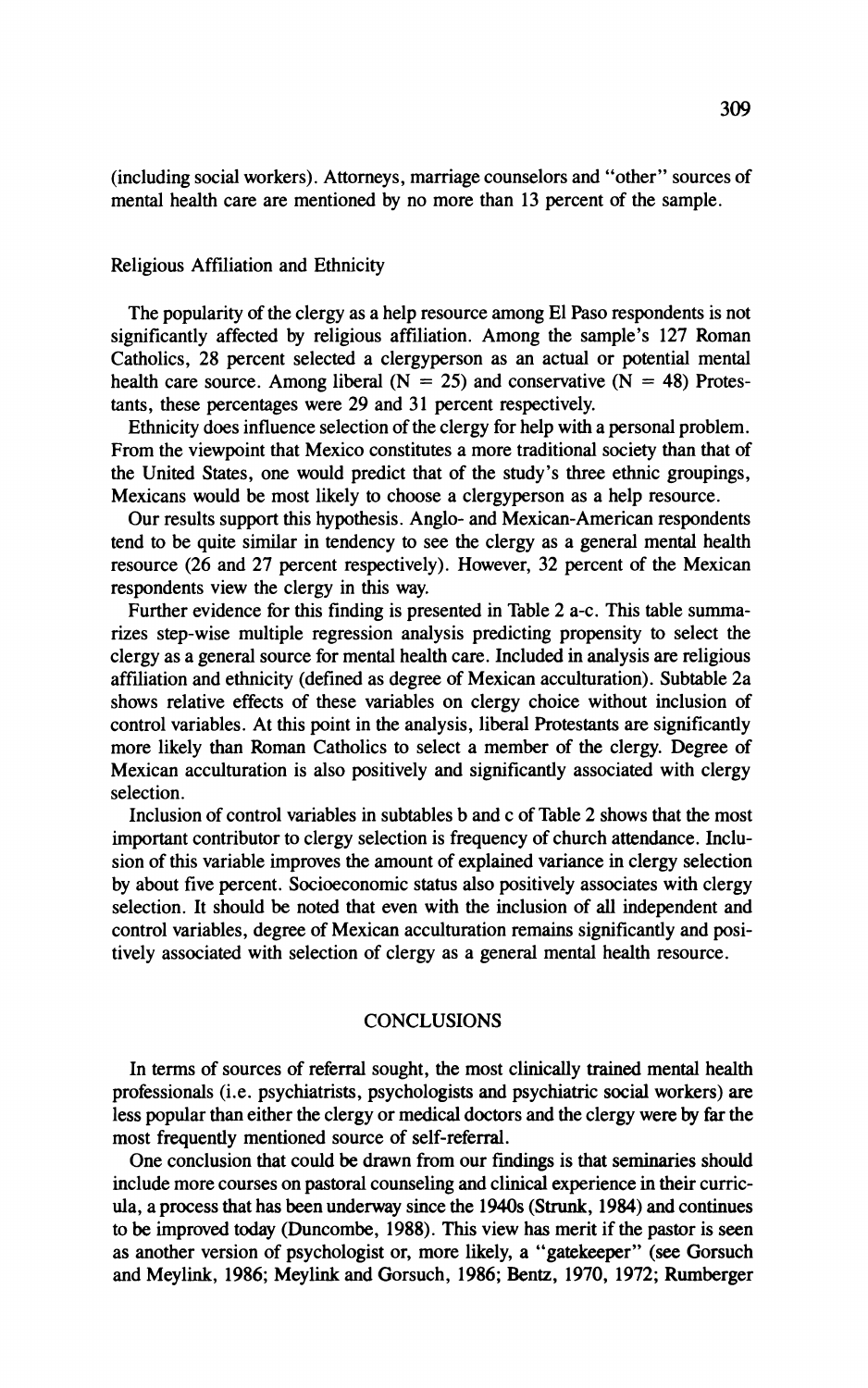#### **Table 2,\_,**

#### **UNSTANOARDIZED AND (STANDARDIZED) REGRESSION COEFFICIENTS FOR PREDICTING SELECTION OF CLERGY FOR A PERSONAL PROBLEM**

| <b>Independent Variables</b>       | Dependent Variable: Tendency to Select Clergy            |               |  |
|------------------------------------|----------------------------------------------------------|---------------|--|
|                                    |                                                          |               |  |
| Religious Affiliation <sup>a</sup> |                                                          |               |  |
| <b>Liberal Protestant</b>          | .075                                                     | $(.067)^*$    |  |
| Conservative Protestant            | .054                                                     | (.038)        |  |
| Degree of Mexican Acculturation    | .006                                                     | $(.101)^{**}$ |  |
| $R^2 = .01$                        |                                                          |               |  |
|                                    | Subtable 2 b. Entering Frequency of Church Attendance    |               |  |
| <b>Liberal Protestant</b>          | .093                                                     | $(.082)^*$    |  |
| <b>Conservative Protestant</b>     | .040                                                     | (.028)        |  |
| Degree of Mexican Acculturation    | .003                                                     | (.048)        |  |
| Church Attendance                  | .076                                                     | (.082)***     |  |
| $R^2 = .06$                        |                                                          |               |  |
|                                    | Subtable 2 c. Entering Socioeconomic Status, Age and Sex |               |  |
| Liberal Protestant                 | .070                                                     | (.062)        |  |
| <b>Conservative Protestant</b>     | .052                                                     | (.022)        |  |
| Degree of Mexican Acculturation    | .005                                                     | (.082)*       |  |
| Church Attendance                  | .075                                                     | (.224)***     |  |
| Socioeconomic Status               | .022                                                     | (.086)*       |  |
| Аgе                                | 1.775                                                    | (.007)        |  |
| Sex                                | .021                                                     | (.024)        |  |
| $R^2 = .06$                        |                                                          |               |  |

aDummy variables with Roman Catholic serving as comparison category.

 $^{\bullet}$ p = .05 \*p = .05<br>\*\*p = .01 "'p = ,001

and Rogers, **1982)** for entry into care by psychologists and psychiatrists. We reject the notion of the clergy as either gatekeeper or simply a substitute psychiatrist.

The popularity of the pastor as a source of help may be due to the fact that he or she has something different to offer in terms of spiritual resources undergirding this type of counseling. **As** Hiltner and Colston (1961) suggest, the context of pastoral counseling, especially its setting and the expectation of the counselee, are vital factors in the choice of clergy as a source of help.

**A** second conclusion could be drawn that the clergy do, in fact, act as gatekeepers. Studies concerned with the relationship between pastors and mental health professionals suggest that psychologists and psychiatrists view the clergy in this "gatekeeping" role (Meylink and Gorsuch, 1986). Pastors are seen as the help seeker's first contact, but it is expected that they will quickly refer clients to "more appropriate" resources (Bentz, **1970, 1972;** Rumberger and Rogers, **1982).** Research shows, however, that clergy seldom refer help seekers to psychiatrists and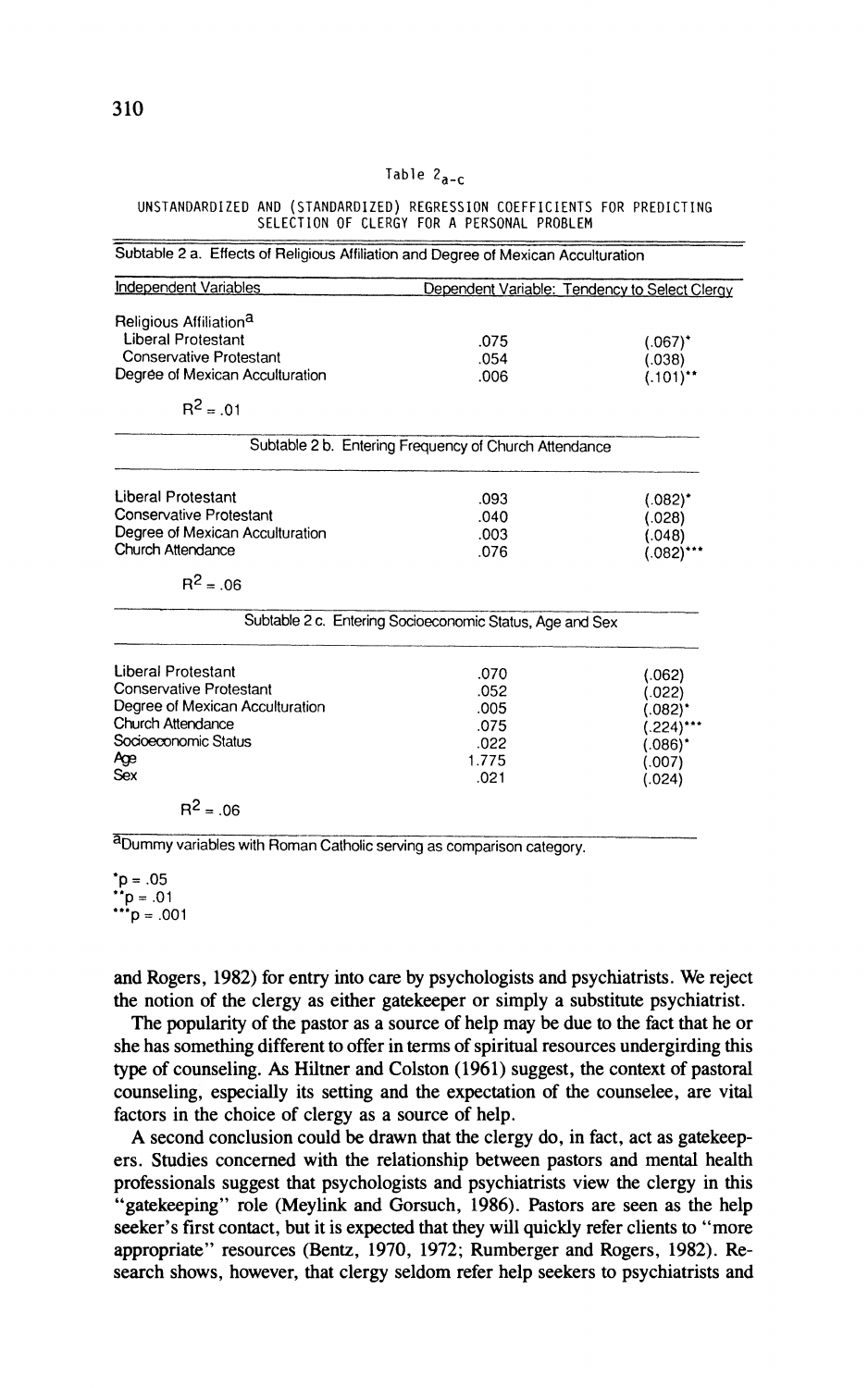psychologists. Meylink and Gorsuch (1986) report that less than 10 percent (sometimes less than 5 percent) of those coming to the clergy for help are ever referred to other mental health professionals. Researchers in this area suggest that attempts be made to work out a bi-directional referral system between psychologists/ psychiatrists and the clergy (Gorsuch and Meylink, 1986; Meylink and Gorsuch, 1986).

We would agree with this latter alternative and reject the gate keeper model by suggesting the need for an intensive community mental health care orientation among the clergy, and/or practitioners of family medicine, psychiatrist/psychologists and psychiatric social workers. People would continue to do what they already do-go to different sources depending upon perception of need and obtain guidance from those sources most suited to their specific problem by way of a referral system between clergy and mental health professionals. In other words, clergylmentalhealth professional referral should be a two-way street.

We conclude that individuals seek the clergy for help in times of psychological distress because they are seeking something other than general psychological help. In part this choice may be due to a wish not to internalize problems but find external reasons for them. It is also probable that, at least for church-goers, those seeking help are looking for it within what is a familiar environment.

Another reason for clergy popularity may have to do with labeling and stigma. The mental health clinic, and even private care, may represent a foreign environment for the potential client and carry with it connotations of craziness. In general, we conclude that those coming to the clergy for help in times of psychological distress are seeking religious rather than psychological counseling. Spiritual help appears to be what they want. Research seems to indicate that more attention should be given to the unique contribution the clergy offer as clergy rather than "apprentice" psychologists (see Hiltner, 1960, Browning, 1984; Switzer, 1983).

As usual, we must suggest that more research is needed. The study from which these data were drawn was not primarily concerned with why a particular resource was utilized. Rather our research focused on help seeking behavior. Research is thus question of why clergypersons are most frequently sought in cases of psychological distress.

#### NOTES

1. Revision of a paper presented at the meetings of the Religious Research Association, October, 1987. This research was supported by The Hogg Foundation for Mental Health. We wish to express our appreciation for the assistance given by Richard L. Gorsuch and Donald E. Capps as well as the comments of the anonymous reviewers.

#### REFERENCES

Bell, R. A., R. R. Morris, C. E. Holzer and G. J. Warheit

1976 "The clergy as a mental health resource: Parts I and **Il."** Journal of Pastoral Care 30:103-15.

Bentz. W. K.

- 1970 "The clergyman's role in community mental health." Journal of Religion and Health 9:7-15.
- 1972 "The influence of the community on the mental health role of ministers." Review of Religious Research 14:37-40.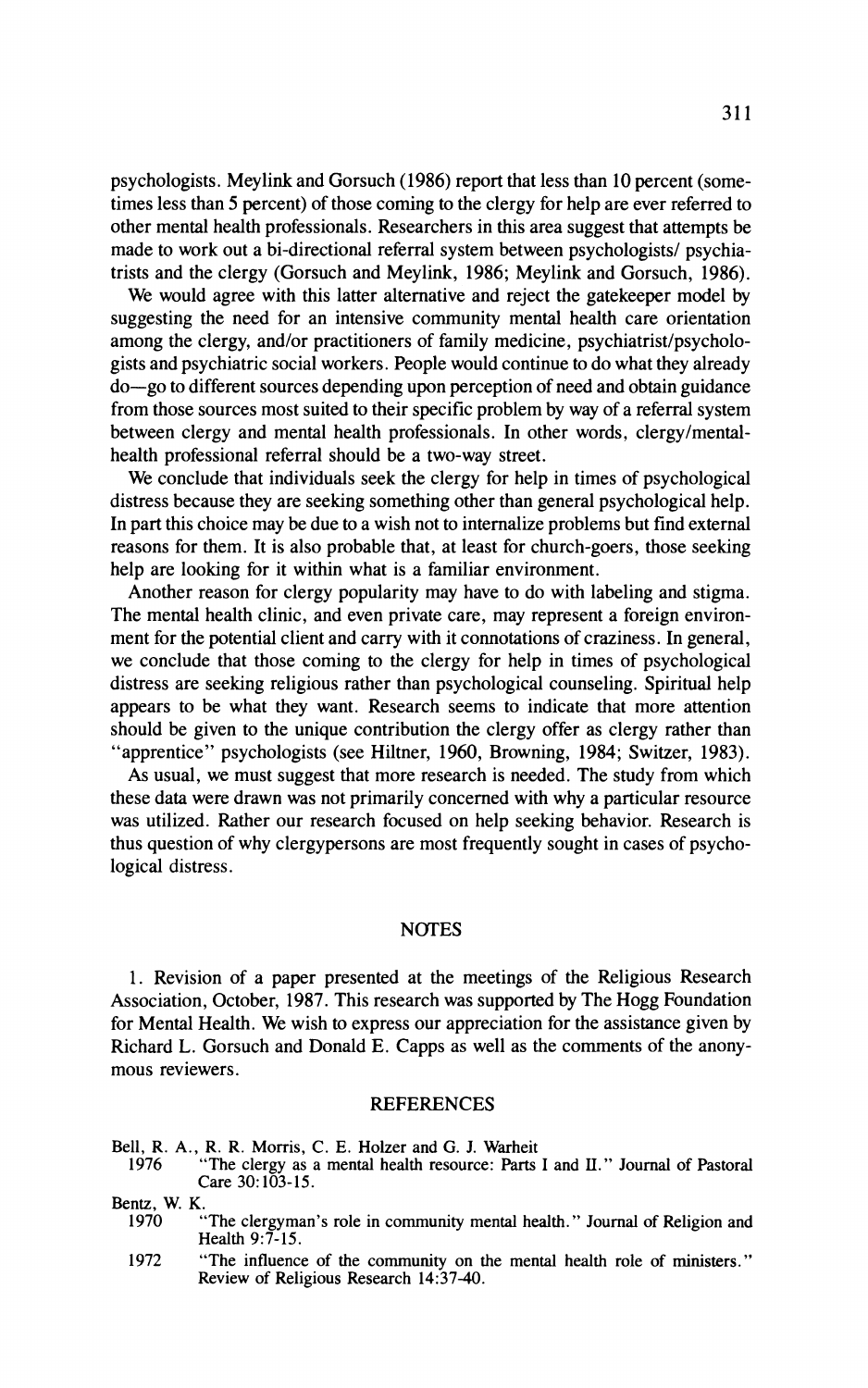- Blizzard, Samuel<br>1956 **"The** 
	- "The minister's dilemma." Christian Century 73:508-509.
	- 1958 "The protestant parish minister's integrating roles." Religious Education 53:374-80.
	- 1985 The Protestant Parish Minister: A Social Science Interpretation. Washington, D.C.: Society for the Scientific Study of Religion.
- Browning, Donald S.<br>1984 "Introduc
	- "Introduction to pastoral counseling," pp. 3-15 in Robert J. Wicks, Richard D. Parsons and Donald E. Capps (eds.). Clinical Handbook of Pastoral Counseling. New York: Paulist Press.
- Clinebell, Howard J.
	- "The challenge of the specialty of pastoral counseling." Pastoral Psychology 15:17-28.
- Cuellar, Israel, L. C. Harris and R. Jasso
	- "An acculturation scale for Mexican Americans in normal and clinical populations. " Science 2: 199-217.
- Duncombe, David C.<br>1988 "The triv
	- "The trivial nature of clinical pastoral education." Journal of Pastoral Care 62:46-56.
- Gorsuch, Richard and **W.** Meylink
	- "Toward a bi-directional, co-professional model of clergy-psychologist interaction. " Manuscript.
- Gurin, G., J. Veroff and S. Feld<br>1961 **Americans View the**
- Americans View their Mental Health: A Nationwide Survey. New York: Basic Books.
- Hiltner, Seward<br>1949 **Past** 
	- 1949 Pastoral Counseling. New York: Abingdon-Cokesbury.
	- "The American Association of Pastoral Counselors: a critique." Pastoral Psychology  $15:8-16$ .
- Hiltner, Seward and Lowell Colston<br>1961 The Context of Pastoral
- The Context of Pastoral Care. New York: Abingdon.
- Kulka, Richard A., Joseph Veroff and Elizabeth Douvan
- "Social class and the use of professional help for personal problems." Journal of Health and Social Behavior 20:2-16.
- Meylink, Willa D. and Richard Gorsuch<br>1988 **We Symber** the Street
- "New perspectives for clergy-psychologist referrals." Journal of Psychology and Christianity 5:62-70.
- Mills, Edgar W.<br>1985 **Th** 
	- 1985 "The sacred in ministry studies," pp. 167-83 in Philip Hammond (ed.). The Sacred in a Secular Age. Berkeley: University of California Press.
- Mirowsky, John and Catherine E. Ross<br>1984 **Wexican** culture and its
- 1984 "Mexican culture and its emotional contradictions." Journal of Health and Social Behavior 25:2-13.
- Nelsen, Hart<br>1985
	- "Introduction," pp. 1-19 in Samuel Blizzard with H. B. Blizzard. The Protestant Parish Minister: A Behavioral Science Interpretation. Washington, D.C., Society for the Scientific Study of Religion.
- Oimedo, E. L., J. L. Martinez and S. R. Martinez
	- "Measure of acculturation for Chicano adolescents." Psychological Reports 42: 159-70.
- Roof, Wade Clark<br>1982 "Ame
- "America's voluntary establishment: Mainline religion in transition." Daedalus 111:165-84.
- Rumberger, D. J. and M. L. Rogers<br>1982 "Pastoral openness to int
	- "Pastoral openness to interaction with a private Christian counseling service." Journal of Psychology and Theology 10:337-45.
- Srole, **Leo** et alius
	- Mental Health in the Metropolis. New York: McGraw-Hill.